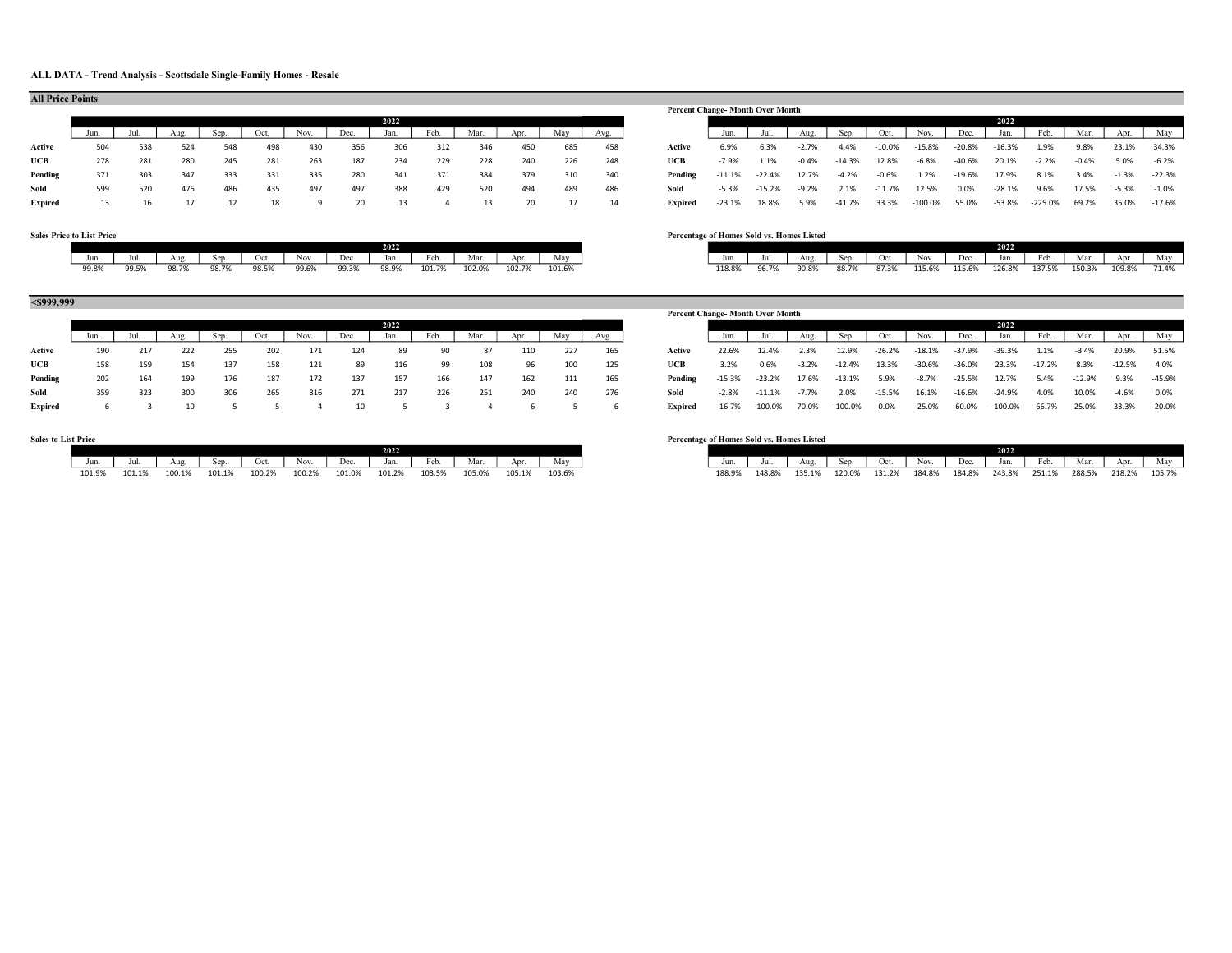#### \$1,000,000 - \$1,499,999

|         |    |    |    |    |      |      |      |      |      |      |      |     |      |         | Terent change home over home |               |        |         |         |              |        |          |                                      |         |                  |       |
|---------|----|----|----|----|------|------|------|------|------|------|------|-----|------|---------|------------------------------|---------------|--------|---------|---------|--------------|--------|----------|--------------------------------------|---------|------------------|-------|
|         |    |    |    |    |      |      |      | 2022 |      |      |      |     |      |         |                              |               |        |         |         |              |        | 2022     |                                      |         |                  |       |
|         |    |    |    |    | Oct. | Nov. | Dec. | Jan. | Feb. | Mar. | Apr. | Mav | Avg. |         |                              |               |        | Sep.    | Oct.    | Nov.         | Dec.   | Jan.     | Feb.                                 | Mar.    | Apr.             | May   |
| Active  | 68 | 86 |    |    |      |      |      | 41   | 38   |      | 88   | 145 | 71   | Active  | 10.3%                        | 20.9%         | -10.3% | -8.3%   | $-2.9%$ | $-29.6%$     | 0.0%   | $-31.7%$ | $-7.9%$                              | 33.3%   | 35.2% 39.3%      |       |
| UCB     | 54 | 58 | 62 | 44 | 60   | 61   |      | 47   | 46   | 45   | 46   | 54  | 51   | UCB     | -16.7%                       | 6.9%          | 6.5%   | -40.9%  | 26.7%   | 1.6%         | -96.8% | 34.0%    | $-2.2%$                              | $-2.2%$ | 2.2%             | 14.8% |
| Pending | 63 |    | 54 | 52 | 57   | 59   | 44   | 60   | 75   | 75   |      | 54  | 59   | Pending | 7.9%                         | -40.0%        | 16.7%  | $-3.8%$ | 8.8%    | 3.4%         | -34.1% | 26.7%    | 20.0%                                | 0.0%    | $-2.7\% -35.2\%$ |       |
| Sold    | 95 | 96 | 78 | 98 | 77   | 100  | 101  | 71   | 83   | 124  | 118  | 108 | 96   | Sold    | -29.5%                       | 1.0%          | -23.1% | 20.4%   | -27.3%  | 23.0%        | 1.0%   | $-42.3%$ | 14.5%                                | 33.1%   | $-5.1\% -9.3\%$  |       |
| Expired |    |    |    |    |      |      |      |      |      |      |      |     |      | Expired | -50.0%                       | -100.0% 66.7% |        | 0.0%    | 0.0%    | -50.0% 60.0% |        |          | -400.0% #DIV/0! 100.0% 66.7% -200.09 |         |                  |       |

|         | _____ |      |    |    |      |      |      |      |      |      |     |     |      | <b>Percent Change-Month Over Month</b> |          |            |          |          |          |          |          |           |         |         |         |           |
|---------|-------|------|----|----|------|------|------|------|------|------|-----|-----|------|----------------------------------------|----------|------------|----------|----------|----------|----------|----------|-----------|---------|---------|---------|-----------|
|         |       |      |    |    |      |      |      | 2022 |      |      |     |     |      |                                        |          |            |          |          |          |          |          | 2022      |         |         |         |           |
|         | Jun.  | Jul. |    |    | Oct. | Nov. | Dec. | Jan. | Feb. | Mar. |     | May | Avg. |                                        |          |            | Aug.     |          | Oct.     | Nov.     | Dec.     | Jan.      | Feb.    | Mar.    |         | May       |
| Active  | 68    | 86   | 78 |    |      | 54   | 54   |      | 38   |      | 88  | 145 |      | Active                                 | 10.3%    | 20.9%      | $-10.3%$ | $-8.3%$  | $-2.9%$  | $-29.6%$ | 0.0%     | $-31.7%$  | $-7.9%$ | 33.3%   | 35.2%   | 39.3%     |
| UCB     | 54    | 58   | 62 | 44 | 60   | 61   | 31   | 47   | -46  | 45   | 46  | 54  | -51  | UCB                                    | $-16.7%$ | 6.9%       | 6.5%     | $-40.9%$ | 26.7%    | 1.6%     | -96.8%   | 34.0%     | $-2.2%$ | $-2.2%$ | 2.2%    | 14.8%     |
| Pending | 63    | 45   | 54 |    |      | 59   | 44   | 60   | 75   | 75   | 73  | 54  | -59  | Pending                                | 7.9%     | $-40.0%$   | 16.7%    | $-3.8%$  | 8.8%     | 3.4%     | $-34.1%$ | 26.7%     | 20.0%   | 0.0%    | $-2.7%$ | $-35.2%$  |
| Sold    | 95    | 96   | 78 | 98 | -77  | 100  | 101  | 71   | 83   | 124  | 118 | 108 | 96   | Sold                                   | $-29.5%$ | 1.0%       | $-23.1%$ | 20.4%    | $-27.3%$ | 23.0%    | 1.0%     | $-42.3%$  | 14.5%   | 33.1%   | $-5.1%$ | $-9.3%$   |
| Expired |       |      |    |    |      |      |      |      |      |      |     |     |      | Expired                                | -50.0%   | $-100.0\%$ | 66.7%    | 0.0%     | 0.0%     | $-50.0%$ | 60.0%    | $-400.0%$ | #DIV/0! | 100.0%  | 66.7%   | $-200.0%$ |

Jun. Jul. Aug. Sep. Oct. Nov. Dec. Jan. Feb. Mar. Apr. May 100.1% 100.0% 99.1% 99.3% 98.9% 97.4% 99.5% 99.8% 101.8% 103.5% 104.4% 102.7% 139.7% 111.6% 100.0% 136.1% 110.0% 185.2% 185.2% 173.2% 218.4% 217.5% 134.1% 74.5%

#### Sales to List Price Percentage of Homes Sold vs. Homes Listed

|                                                                                               |        |        |       |       |       |       |       | 2022  |        |        |        |        |
|-----------------------------------------------------------------------------------------------|--------|--------|-------|-------|-------|-------|-------|-------|--------|--------|--------|--------|
|                                                                                               | Jun    |        | Aug.  | Sep.  | Oct.  | Nov.  | Dec.  | Jan.  | Feb.   | Mar.   | Apr    | May    |
|                                                                                               | 100.1% | 100.0% | 99.1% | 99.3% | 98.9% | 97.4% | 99.5% | 99.8% | 101.8% | 103.5% | 104.4% | 102.7% |
| All data provided by the Arizona Regional Multiple Listing System. Numbers subject to change. |        |        |       |       |       |       |       |       |        |        |        |        |

#### Trend Analysis - Scottsdale Single-Family Homes - Resale

### \$1,500,000 - \$1,999,999

| таниет к |    |    |    |      |      |      |      |      |      |      |      |     |      |                                                                                            | гегсент сланде- монит оуег монит |         |          |          |          |          |           |                                  |       |       |                |  |
|----------|----|----|----|------|------|------|------|------|------|------|------|-----|------|--------------------------------------------------------------------------------------------|----------------------------------|---------|----------|----------|----------|----------|-----------|----------------------------------|-------|-------|----------------|--|
|          |    |    |    |      |      |      |      | 2022 |      |      |      |     |      |                                                                                            |                                  |         |          |          |          |          |           | 2022                             |       |       |                |  |
|          |    |    |    | Sep. | Oct. | Nov. | Dec. | Jan. | Feb. | Mar. | Apr. | Mav | Avg. |                                                                                            |                                  |         |          | Sep.     | Oct.     | Nov.     | Dec.      | Jan.                             | Feb.  | Mar.  | Apr. May       |  |
| Active   | 56 | 54 | 60 |      |      | 45   | 38   | 31   | 26   | -46  | 68   | 93  | 52   | Active                                                                                     | -21.4%                           | $-3.7%$ | 10.0%    | $-11.1%$ | $-3.8%$  | $-15.6%$ | -18.4%    | -22.6% -19.2%                    |       | 43.5% | 32.4% 26.9%    |  |
| UCB      | 26 | 27 |    | 24   | 20   |      | 24   | 28   | 24   | 20   | 36   | 30  | - 26 | UCB                                                                                        | -26.9%                           | 3.7%    | -35.0%   | 16.7%    | -20.0%   | 25.9%    | $-12.5%$  | 14.3% -16.7% -20.0% 44.4% -20.0% |       |       |                |  |
| Pending  | 35 | 32 |    |      | 25   | 32   | 25   | 37   | 40   | -45  | 38   | 41  | 34   | Pending                                                                                    | $-17.1\%$ $-9.4\%$               |         | $-33.3%$ | 17.2%    | $-16.0%$ | 21.9%    | $-28.0\%$ | 32.4%                            | 7.5%  | 11.1% | $-18.4\%$ 7.3% |  |
| Sold     | 71 | 49 | 56 |      | 38   | 33   | 55   | 46   | 56   | 57   | 55   | 55  | 50   | Sold                                                                                       | 8.5%                             | -44.9%  | 12.5%    | -80.6%   | 18.4%    | $-15.2%$ | 40.0%     | $-19.6%$                         | 17.9% | 1.8%  | $-3.6\%$ 0.0%  |  |
| Evnirod  |    |    |    |      |      |      |      |      |      |      |      |     |      | Exprimed #DIV/0L 100.0% #DIV/0L 100.0% 75.0% 100.0% 0.0% 100.0% #DIV/0L 100.0% 22.2% 50.0% |                                  |         |          |          |          |          |           |                                  |       |       |                |  |

# 2022 2022 Expired - 2 - 1 4 2 2 1 - 2 3 2 2 Expired #DIV/0! 100.0% #DIV/0! 100.0% 75.0% -100.0% 0.0% -100.0% #DIV/0! 100.0% 33.3% -50.0%

| $M_{\odot}$<br>May<br>Dec.<br>Oct.<br>Dec.<br>Nov.<br>Apr<br>Jan.<br>Aug.<br>Nov.<br>Sep.<br>T.CD. | 102.2%<br>105.7%<br>126.89<br>90.7%<br>102.2%<br>93.3%<br>73.3%<br>148.4%<br>73.1%<br>100.6%<br>73.3%<br>102.2%<br>57.4% |
|----------------------------------------------------------------------------------------------------|--------------------------------------------------------------------------------------------------------------------------|
|                                                                                                    |                                                                                                                          |
|                                                                                                    | 215.4%                                                                                                                   |

#### Sales to List Price Percentage of Homes Sold vs. Homes Listed

Percent Change- Month Over Month

| 2022  |                |        |        |        |  |
|-------|----------------|--------|--------|--------|--|
| Jan.  | $\sim$<br>reb. | Mar.   | Apr.   | Mav    |  |
| 00.6% | 102.2%         | 102.2% | 105.7% | 102.2% |  |